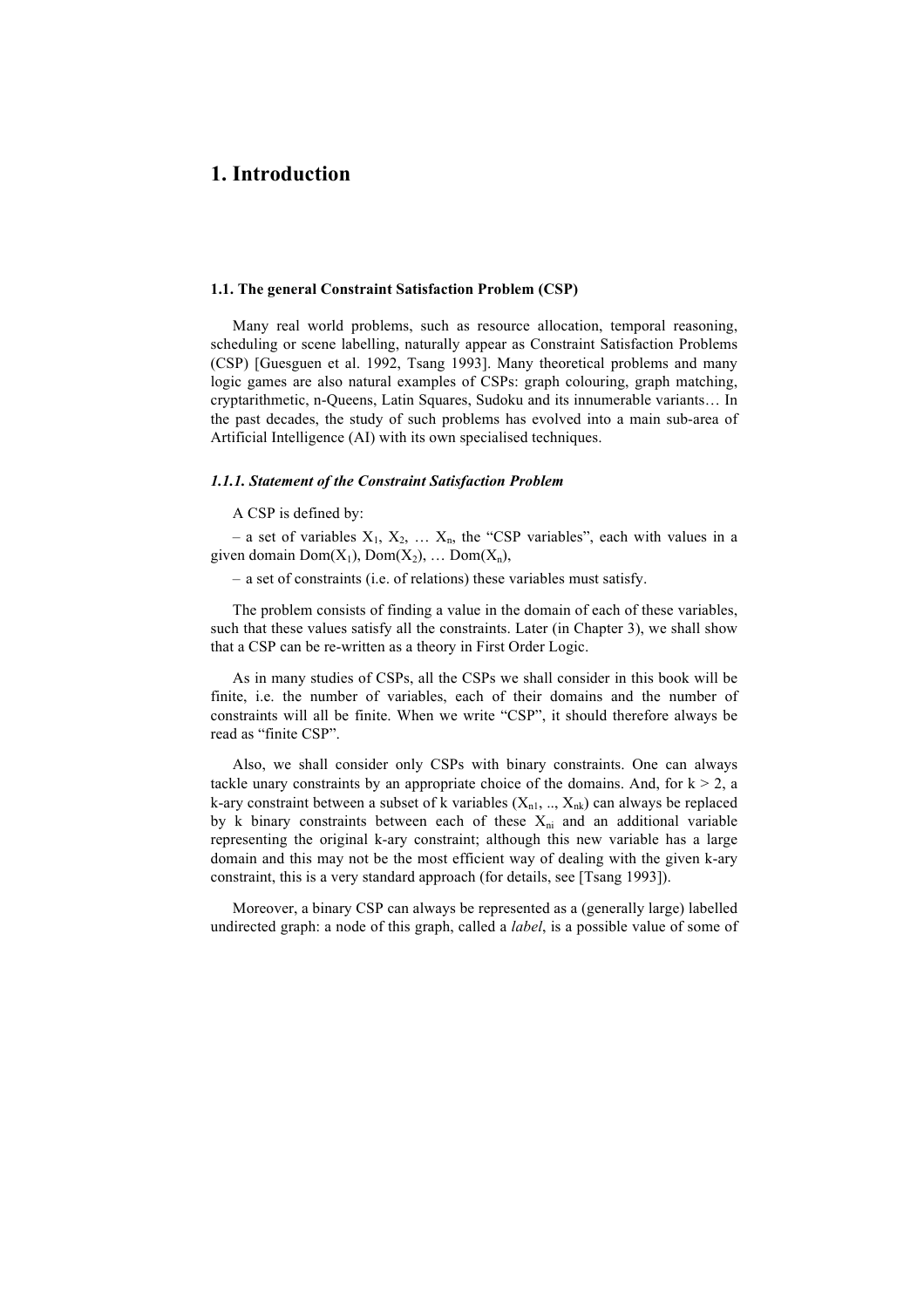the CSP variables (or, as we shall see, an equivalence class of such possibilities); given two nodes in this graph, each binary constraint not satisfied by this pair of labels (including the "strong" constraints induced by CSP variables, i.e. all the contradictions between different values for the same CSP variable) gives rise to an arc between them, labelled by the name of the constraint and representing it. We shall call this graph *the CSP graph*. (Notice that this is different from what is usually called the constraint graph.) The CSP graph expresses all the direct contradictions between any two labels (whereas the constraint graph usually considered expresses their compatibilities).

# *1.1.2. The Sudoku example*

As explained in the foreword, Sudoku has been at the origin of our work on CSPs. In this book we shall keep it as our main example, even though we shall also refer to other CSPs in order to palliate its specificities.

Let us start with the usual formulation of the problem (with its specific vocabulary in italics): given a 9×9 *grid*, partially filled with *numbers* from 1 to 9 (the *givens* of the problem, also called the *clues* or the *entries*), *complete* it with numbers from 1 to 9 in such a way that in each of the nine *rows*, in each of the nine *columns* and in each of the nine disjoint *blocks* of 3×3 contiguous *cells*, the following property holds:

– there is at most one occurrence of each of these numbers.

Although this defining condition could be replaced by either of the following two, which are obviously equivalent to it, we shall stick to the first formulation, for reasons that will appear later:

- there is at least one occurrence of each of these numbers,
- there is exactly one occurrence of each of these numbers.

Figure 1.1 shows the standard presentations of a *problem grid* (also called a *puzzle*) and of a *solution grid* (also called a *complete Sudoku grid*).

|   |   |        |   |   | ı            | ↑<br>∠ | 6              | π | 3      | 8 | 9 | 4 |          |        |   |
|---|---|--------|---|---|--------------|--------|----------------|---|--------|---|---|---|----------|--------|---|
|   |   | 3      | 5 |   |              |        | q              | ı | ◠<br>۷ |   | 3 |   | 4        | 8      | 6 |
|   | 6 |        |   |   | $\mathbf{r}$ |        | 8              | 4 | 5      | 6 |   | ◠ | $\Omega$ |        | ٥ |
|   |   |        |   | ┑ |              |        |                | 9 | 8      | 2 | 6 |   |          |        | 4 |
|   | 4 |        |   | 8 |              |        | 5              | 2 | 6      | 4 |   | 3 | 8        | 9      |   |
|   |   |        |   |   |              |        |                | ٦ | 4      | 5 | 8 | Q | ◠        | 6      |   |
|   |   | ↑<br>∠ |   |   |              |        | л              | 6 | 9      |   | ↑ | 8 |          | າ      | 5 |
| 8 |   |        |   |   | 4            |        | $\overline{2}$ | 8 | ⇁      | 3 | 5 | 6 |          | 4      | q |
| 5 |   |        |   | 6 |              |        | $\mathbf{3}$   | 5 |        | Q |   |   | 6        | ↑<br>∠ | 8 |

*Figure 1.1. A puzzle (Royle17#3) and its solution*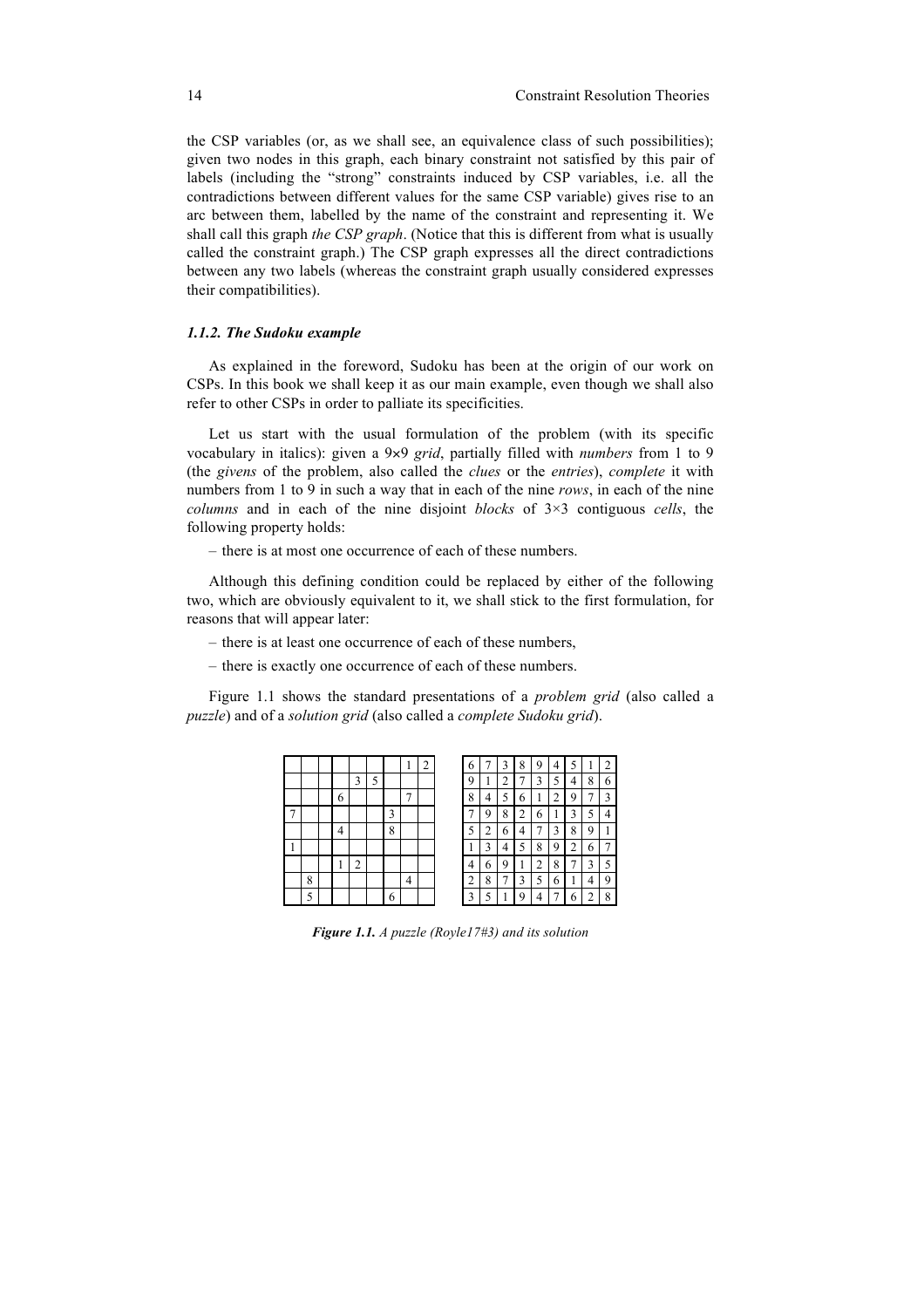# Introduction © Denis Berthier 15

Since rows, columns and blocks play similar roles in the defining constraints, they will naturally appear to do so in many other places and a word that makes no difference between them is widely used in the Sudoku world: a *unit* is either a row or a column or a block. And one says that two cells *share a unit*, or that they *see* each other, if they are different and they are either in the same row or in the same column or in the same block (where "or" is non exclusive). We shall also say that these two cells are *linked*. It should be noticed that this (symmetric) relation between two different cells, whichever of the three equivalent names it is given, does not depend on the content of these cells but only on their place in the grid; it is therefore a straightforward and quasi physical notion.

As appears from the definition, a Sudoku grid is a special case of a Latin Square. Latin Squares must satisfy the same constraints as Sudoku, except the condition on blocks. The practical consequences of this relationship between Sudoku and Latin Squares will appear throughout this book and, following *HLS1*, the logical relationship between the two theories will be fully clarified in chapters 3 and 4.

What we need now is to see how the above natural language formulation of the Sudoku problem can be re-written as a CSP. In Chapter 2, the essential question of modelling in general and its practical implications on how to deal with a CSP will be raised and we shall see that the following formalisation is neither the only one nor the best one. But, for the time being, we only want to write the most straightforward one.

For each row r and each column c, introduce a variable  $X_{rc}$ , with domain the set  ${1, 2, 3, 4, 5, 6, 7, 8, 9}$ . Then the general Sudoku problem can be expressed as a CSP with the following set of (binary) constraints:

 $X_{rc} \neq X_{r'c'}$  for all the pairs {rc, r'c'} such that the cells rc and r'c' share a unit, and a particular puzzle will add to this the set of unary constraints fixing the values of the  $X_{rc}$  corresponding to the givens.

Notice that the natural language phrase "complete the grid" in the original formulation has naturally been understood as "assign one and only one value to each of the cells" – which has then been translated into "assign a value to each of the  $X_{rc}$ variables" in the CSP formulation.

## **1.2. Paradigms of resolution**

A CSP states the constraints a solution must satisfy, i.e. it says *what* is desired. But it does not say anything about *how* a solution can be obtained; this is the job of resolution methods, the choice of which will depend on the various purposes one may have in addition to merely finding a solution. A particular class of resolution methods, based on *resolution rules*, will be the main topic of this book.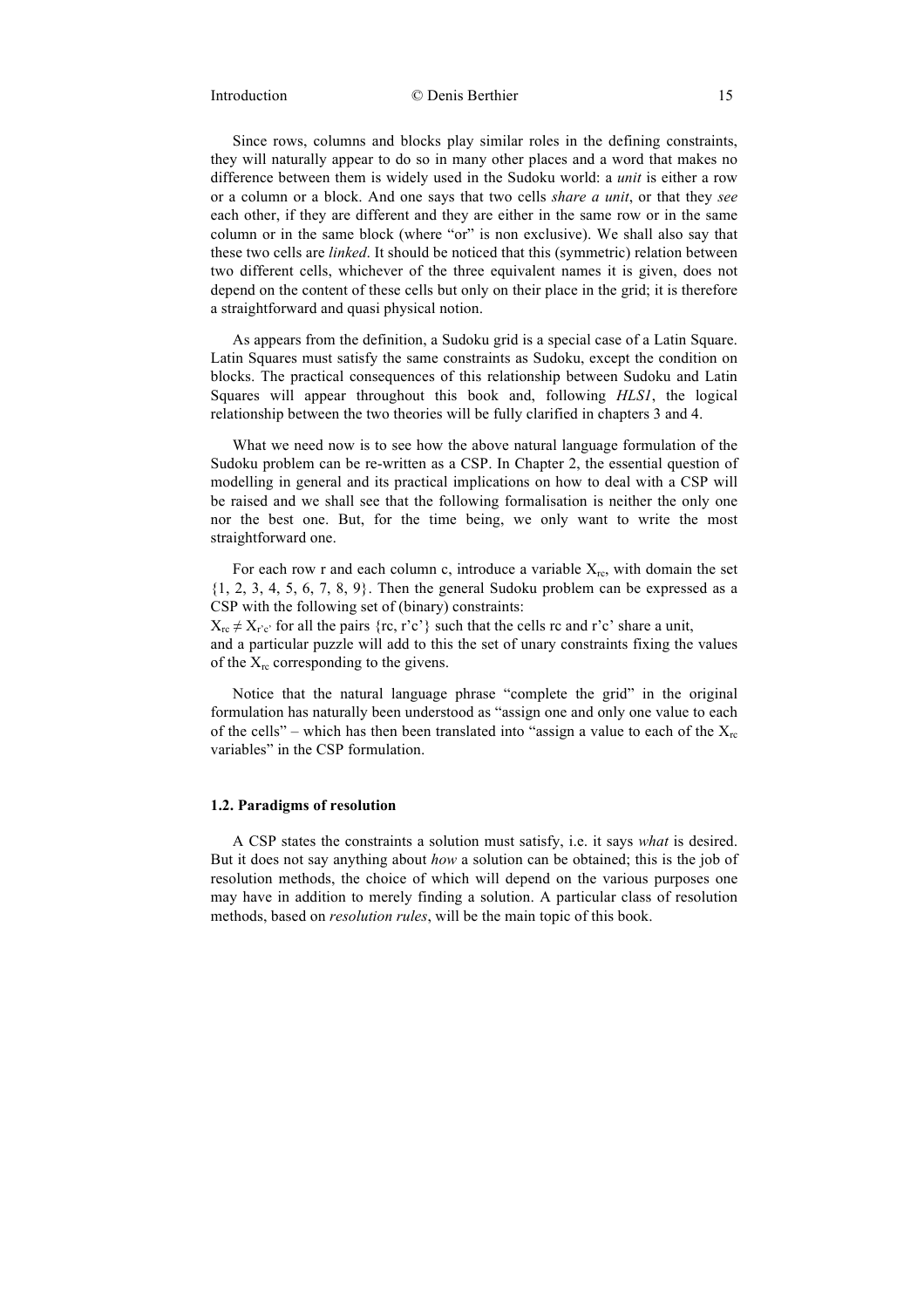## *1.2.1. Various purposes and methods*

If the only goal is to get a solution by any available means, very efficient general-purpose algorithms have been known for a long time [Kumar 1992, Tsang 1993]; they guarantee that they will either find one solution or all the solutions (according to what is desired) or find a contradiction in the givens; they have lots of more recent variants and refinements. Most of these algorithms involve the combination of two very different techniques: some direct propagation of constraints between variables (in order to progressively reduce their sets of possible values) and some kind of structured search with "backtracking" (depth-first, breadth-first, …, possibly with some forms of look-ahead); they consist of trying (recursively if necessary) a value for a variable and propagating (based on the constraints) the consequences of this tentative choice as restrictions on other variables; eventually, either a solution or a contradiction will be reached; the latter case allows to conclude that this value (or this combination of values simultaneously tried in the recursive case) is impossible and it restricts the possibilities for this (subset of) variables(s).

But, in some cases, such blind search is not possible for practical reasons (e.g. one is not in a simulator but in real life) or not allowed (for *a priori* theoretical or æsthetic reasons), or one wants to simulate human behaviour, or one wants to "understand" each step of the resolution process (as is the case with most Sudoku players), or one wants a "pure logic" or a "constructive" or the "simplest" solution, whatever meaning can be ascribed to the quoted words.

Contrary to the current CSP literature, this book will only be concerned with the latter cases, in which more attention is paid to the resolution path than to the final solution itself. Indeed, it can also be considered as an informal reflection on how notions such as "understandable proof of the solution", "pure logic", "constructive" and "simplest" can be defined (but we shall only be able to say more on this topic in the retrospective "final remarks" chapter). It does not mean that efficiency questions are not relevant to our approach, but they are not our primary goal, they are conditioned by such higher-level requirements. Without these additional requirements, there is no reason to use techniques computationally much harder (probably exponentially much harder) than the general-purpose algorithms.

In such situations, it is convenient to introduce the notion of a *candidate*, i.e. of a "still possible" value for a variable. As this intuitive notion does not pertain to the CSP problem itself, it must first be given a clear definition and a logical status. When this is done (in chapter 4), one can define the concepts of a *resolution rule* (a logical formula in the "condition  $\Rightarrow$  action" form, which says what to do in some factual, observable situation described by the condition pattern), a *resolution theory* (a set of such rules), a *resolution strategy* (a particular way of using the rules in a resolution theory). One can then study the relationship between the original CSP and several of its resolution theories. One can also introduce several properties a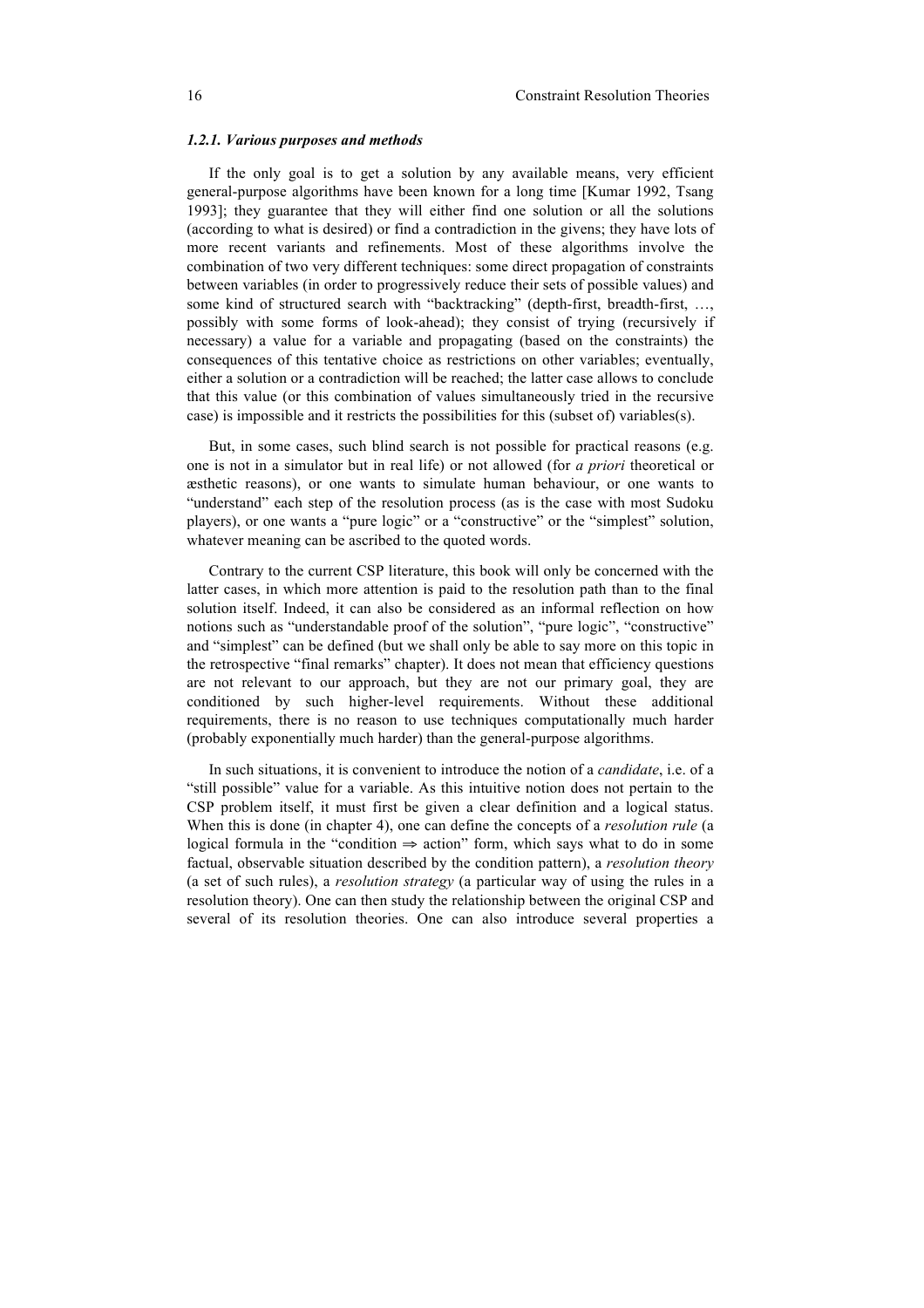resolution theory can have, such as confluence and completeness (contrary to general purpose algorithms, a resolution theory cannot in general solve all the instances of a given CSP; evaluating its scope is thus a new topic in its own; one can also study its statistical resolution power in specific examples). This "pattern-based" approach was first introduced in *HLS1*, in the limited context of Sudoku. It is the purpose of this book to show that it is indeed very general, but let us first illustrate how these ideas work concretely for Sudoku.

# *1.2.2. Candidates and candidate elimination in Sudoku*

The process of solving a Sudoku puzzle "by hand" is generally initialised by defining the "candidates" for each cell. For later formalisation, one must be careful with this notion: if one analyses the natural way of using it, it appears that, *at any stage of the resolution process, a candidate for a cell is a number that has not yet been explicitly proven to be an impossible value for this cell*.

|    | c l                                                                    | c2                                                          | c3                                                                                                | c4                                        | c <sub>5</sub>                                | cб                                                              | c7                                                   | c8                                                   | c9                                        |    |
|----|------------------------------------------------------------------------|-------------------------------------------------------------|---------------------------------------------------------------------------------------------------|-------------------------------------------|-----------------------------------------------|-----------------------------------------------------------------|------------------------------------------------------|------------------------------------------------------|-------------------------------------------|----|
| rl | 3<br>5<br>6<br>4<br>8<br>9                                             | 3<br>6<br>4<br>7<br>9                                       | 3<br>5<br>6<br>4<br>8<br>$\overline{7}$<br>9                                                      | 8<br>9<br>7                               | 4<br>8<br>9<br>7                              | 4<br>$\overline{7}$<br>8<br>9                                   | 5<br>$\overline{4}$<br>9                             | 1                                                    | $\overline{2}$                            | rl |
| r2 | $\overline{2}$<br>$\overline{4}$<br>6<br>9<br>8                        | $\overline{c}$<br>1<br>6<br>4<br>7<br>9                     | $\overline{c}$<br>1<br>4<br>6<br>9<br>$\overline{7}$<br>8                                         | $\overline{c}$<br>7<br>8<br>9             | 3                                             | 5                                                               | $\overline{4}$<br>$\mathbf{Q}$                       | 6<br>9<br>8                                          | 4<br>6<br>9<br>8                          | r2 |
| r3 | 3<br>$\begin{array}{c} 2 \\ 5 \\ 8 \end{array}$<br>$\overline{4}$<br>9 | $\overline{\mathbf{3}}$<br>$\overline{c}$<br>1<br>4<br>9    | $\overline{\mathbf{3}}$<br>$\begin{array}{c} 2 \\ 5 \\ 8 \end{array}$<br>1<br>$\overline{4}$<br>9 | 6                                         | 1<br>$\overline{4}$<br>8<br>9                 | $\overline{c}$<br>1<br>$\overline{4}$<br>8<br>9                 | 5<br>$\overline{4}$<br>9                             | 7                                                    | 3<br>$\frac{5}{8}$<br>$\overline{4}$<br>9 | r3 |
| r4 | 7                                                                      | $\overline{c}$<br>$\overline{4}$<br>6<br>9                  | $\frac{2}{5}$<br>$\overline{4}$<br>6<br>8<br>9                                                    | $\boldsymbol{2}$<br>5<br>$\,$ 8 $\,$<br>9 | $\mathbf{1}$<br>5<br>6<br>$\overline{8}$<br>9 | $\overline{c}$<br>1<br>6<br>9<br>8                              | 3                                                    | $\frac{2}{5}$<br>6<br>9                              | 1<br>5<br>$\overline{4}$<br>6<br>9        | r4 |
| r5 | $\frac{2}{5}$<br>3<br>6<br>9                                           | 3<br>$\overline{c}$<br>6<br>9                               | $\overline{c}$<br>3<br>5<br>6<br>9                                                                | 4                                         | 1<br>5<br>6<br>9<br>$\overline{7}$            | $\overline{c}$<br>$\mathfrak{Z}$<br>$\mathbf{1}$<br>6<br>9<br>7 | 8                                                    | $\frac{2}{5}$<br>6<br>9                              | $\mathbf{1}$<br>5<br>6<br>9<br>7          | r5 |
| r6 | 1                                                                      | $\overline{\mathbf{3}}$<br>2<br>6<br>$\overline{4}$<br>9    | $\frac{2}{5}$<br>3<br>6<br>$\overline{4}$<br>8<br>9                                               | 3<br>$\frac{2}{5}$<br>8<br>9<br>7         | $\frac{5}{8}$<br>6<br>9<br>7                  | 3<br>$\overline{2}$<br>6<br>9<br>8<br>7                         | $\frac{2}{5}$<br>4<br>$\overline{7}$<br>9            | $\frac{2}{5}$<br>6<br>9                              | 5<br>4<br>6<br>$\overline{7}$<br>9        | rб |
| r7 | 3<br>6<br>$\overline{4}$<br>9                                          | $\mathfrak z$<br>6<br>4<br>$\overline{9}$<br>$\overline{7}$ | 3<br>6<br>4<br>$\overline{7}$<br>9                                                                | 1                                         | 2                                             | 3<br>$\overline{4}$<br>6<br>$\overline{7}$<br>8<br>9            | 5<br>$\overline{7}$<br>$\mathbf{Q}$                  | 3<br>$\begin{smallmatrix}5\\8\end{smallmatrix}$<br>9 | 3<br>$\frac{5}{8}$<br>7<br>9              | r7 |
| r8 | 3<br>$\overline{2}$<br>6<br>9                                          | 8                                                           | 3<br>$\mathbf{1}$<br>$\overline{2}$<br>6<br>$\overline{7}$<br>9                                   | 3<br>5<br>9<br>7                          | 5<br>6<br>9<br>7                              | 3<br>6<br>9<br>7                                                | $\mathbf{1}$<br>$\frac{2}{5}$<br>$\overline{7}$<br>9 | 4                                                    | 3<br>$\mathbf{1}$<br>5<br>7<br>9          | r8 |
| r9 | $\overline{\mathbf{3}}$<br>$\overline{c}$<br>$\overline{4}$<br>9       | 5                                                           | 3<br>$\overline{c}$<br>1<br>$\overline{4}$<br>$\overline{7}$<br>9                                 | 3<br>8<br>7<br>9                          | 4<br>8<br>9<br>7                              | $\overline{\mathbf{3}}$<br>4<br>$\overline{7}$<br>8<br>9        | 6                                                    | $\overline{c}$<br>3<br>8<br>9                        | 3<br>1<br>7<br>8<br>9                     | r9 |
|    | c <sub>I</sub>                                                         | c <sub>2</sub>                                              | c <sub>3</sub>                                                                                    | c4                                        | $_{c5}$                                       | cб                                                              | c7                                                   | $c\delta$                                            | c9                                        |    |

*Figure 1.2. Grid Royle17#3 of Figure 1.1, with the candidates remaining after the elementary constraints for the givens have been propagated*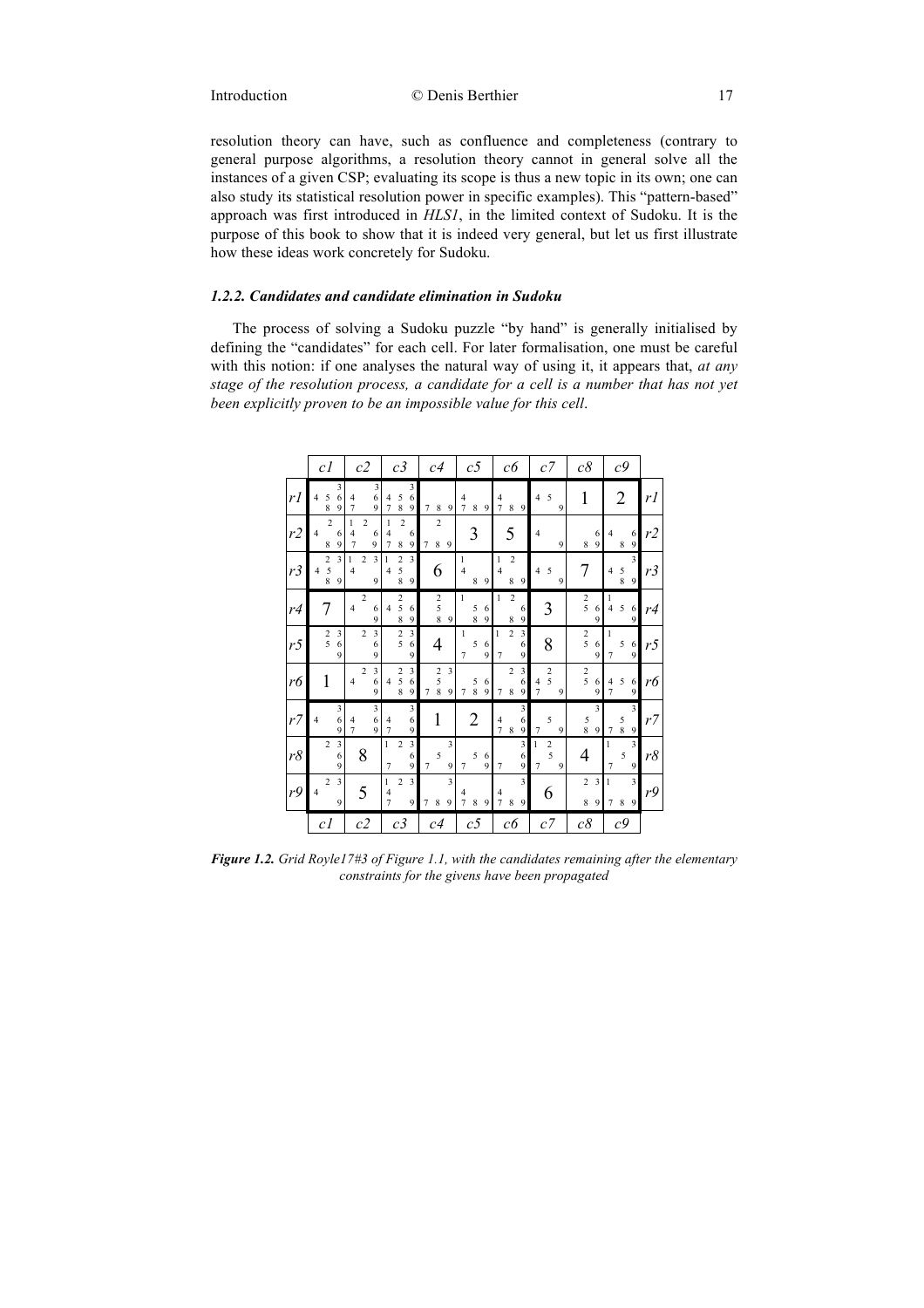Usually, candidates for a cell are displayed in the grid as smaller and/or clearer digits in this cell (as in Figure 1.2). Similarly, at any stage, a *decided value* is a number that has been explicitly proven to be the only possible value for this cell; it is written in big fonts, like the givens.

At the start of the game, one possibility is to consider that any cell with no input value admits all the numbers from 1 to 9 as candidates – but more subtle initialisations are possible (e.g. as shown in Figure 1.2) and a slightly different, more symmetric, view of candidates can be introduced (see chapter 2).

Then, according to the formalisation introduced in *HLS1*, a resolution process that corresponds to the vague requirement of a "pure logic" solution is a sequence of steps consisting of repeatedly applying "resolution rules" of the general conditionaction type: if some *pattern* – i.e. configuration of cells, possible cell-values, links, decided values and candidates – defined by the condition part of the rule, is effectively present in the grid, then carry out the action(s) specified by the action part of the rule. Notice that any such pattern always has a purely "physical", invariant part (which may be called its "physical" or structural support), defined by conditions on possible cell-values and on links between them, and an additional part, related to the actual presence/absence of decided values and/or candidates in these cells in the current situation. (Again, this will be generalised in chapter 2 with the four "2D" views.)

Depending on the type of their action part, such resolution rules can be classified into two categories:

– either they assert a decided value for a cell (e.g. when it is proven that there is only one possibility left for it); there are very few rules of this type;

– or they eliminate some candidate(s) (which we call the *target(s)* of the pattern); as appears from a quick browsing of the available literature, almost all the classical Sudoku resolution rules are of this type; they express specific elaborated forms of constraints propagation; their general form is: if such pattern is present, then it is impossible for some number(s) to be in some cell(s) and the corresponding candidates must therefore be deleted; for the general CSP, it will appear that almost all the rules we shall meet in this book are also of this type.

The interpretation of the above resolution rules, whatever their type, should be clear: none of them claims that there is a solution with this value asserted or with this candidate deleted. Rather, it must be interpreted as saying: "from the current situation it can be asserted that any solution, if there is any, must satisfy the conclusion of this rule".

From both theoretical and practical points of view, it is also important to notice that, as one proceeds with resolution, candidates form a monotone decreasing set and decided values form a monotone increasing set. Whereas the notion of a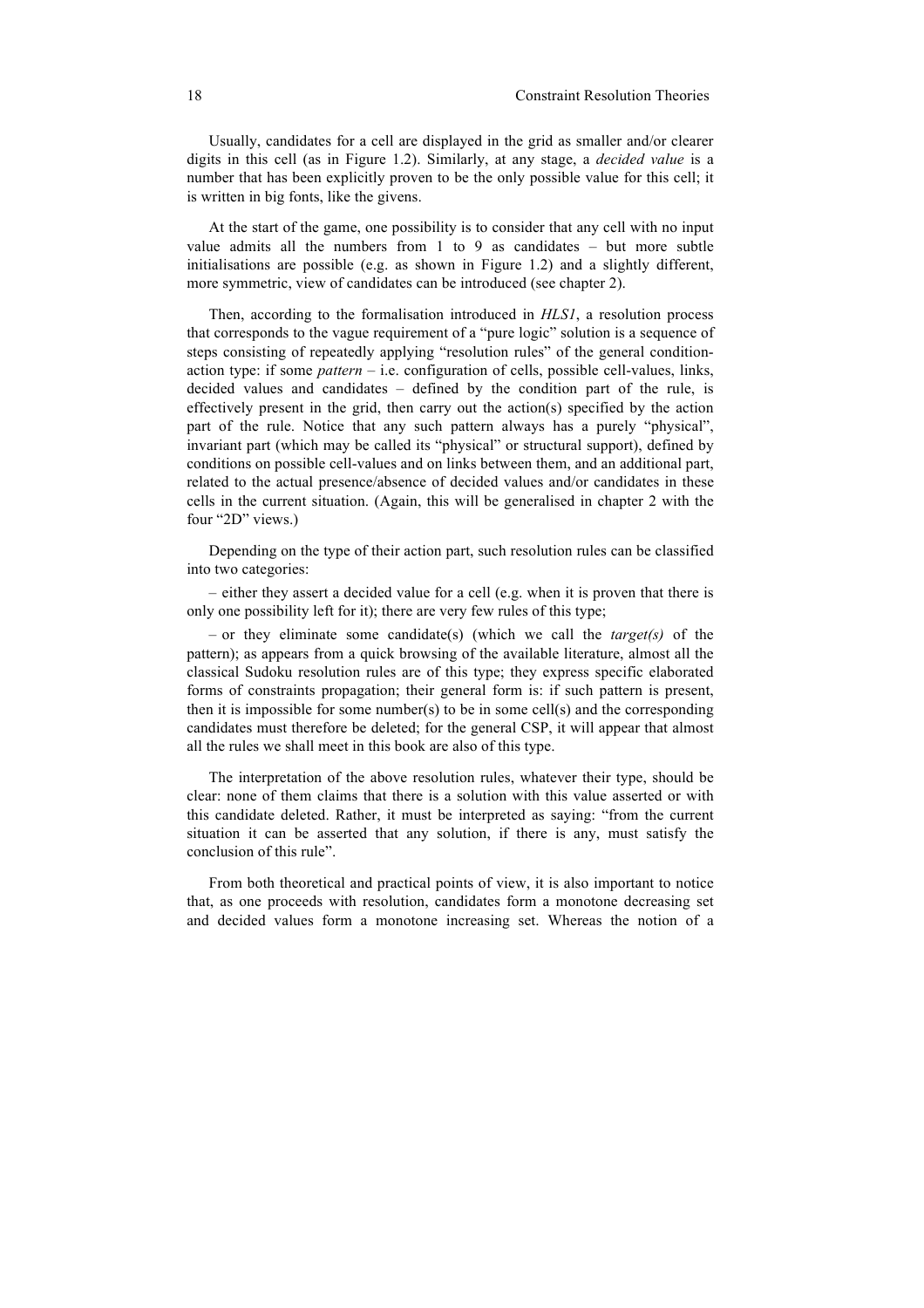candidate is the intuitive one for players, what is classical in logic is increasing monotonicity (what is known / what has been proven can only increase with time); but this is not a real problem, as it could easily be restored by considering noncandidates instead (i.e. what has been erased instead of what is still present).

For some very difficult puzzles, it seems necessary to (recursively) make a hypothesis on the value of a cell, to analyse its consequences and to eliminate it if it leads to a contradiction; techniques of this kind do not fit *a priori* the above condition-action form; they are proscribed by purists (for the main reason that they often make the game totally uninteresting) and they are assigned the infamous, though undefined, name of Trial-and-Error. As shown in *HLS* and in the statistics of chapter 6, they are needed in only extremely rare cases if one admits the kinds of chain rules (whips) that will be introduced in chapter 5.

# *1.2.3. Extension of this model of resolution to the general CSP*

It appears that the above ideas can be generalised from Sudoku to any CSP. Candidate elimination corresponds to the now classical idea of domain restriction in CSPs. What has been called a candidate above is related to the notion of a *label* in the CSP world, a name coming from the domain of scene labelling, historically at the origin of the identification of the general Constraint Satisfaction Problem. However, contrary to labels that can be given a very simple set theoretic definition based on the data defining the CSP, the status of a candidate is *a priori* not clear from the point of view of mathematical logic, because this notion does not pertain *per se* to the CSP formulation, nor to its direct logic transcription.

In chapter 4, we shall show that a formal definition of a candidate must rely on intuitionistic logic and we shall introduce more formally our general model of resolution. Then we shall define the notion of a resolution theory and we shall show that, for each CSP, a Basic Resolution Theory can be defined. Even though this Basic Theory may not be very powerful, it will be the basis for defining more elaborate ones; it is therefore "basic" in the two meanings of the word.

## **1.3. Parameters and instances of a CSP; minimal instances; classification**

Generally, rather than a single problem, a CSP defines a whole family of problems. Typically, there is an integer parameter that splits this family into subclasses. A good example of such a parameter is the size of the grid in n-Queens, Latin Squares or Sudoku. In the resource allocation problem, it could be some combination of the number of resources and the number of tasks competing for them. In graph colouring and graph matching, it can be the size of the graph (some combination of the number of nodes and the number of arcs).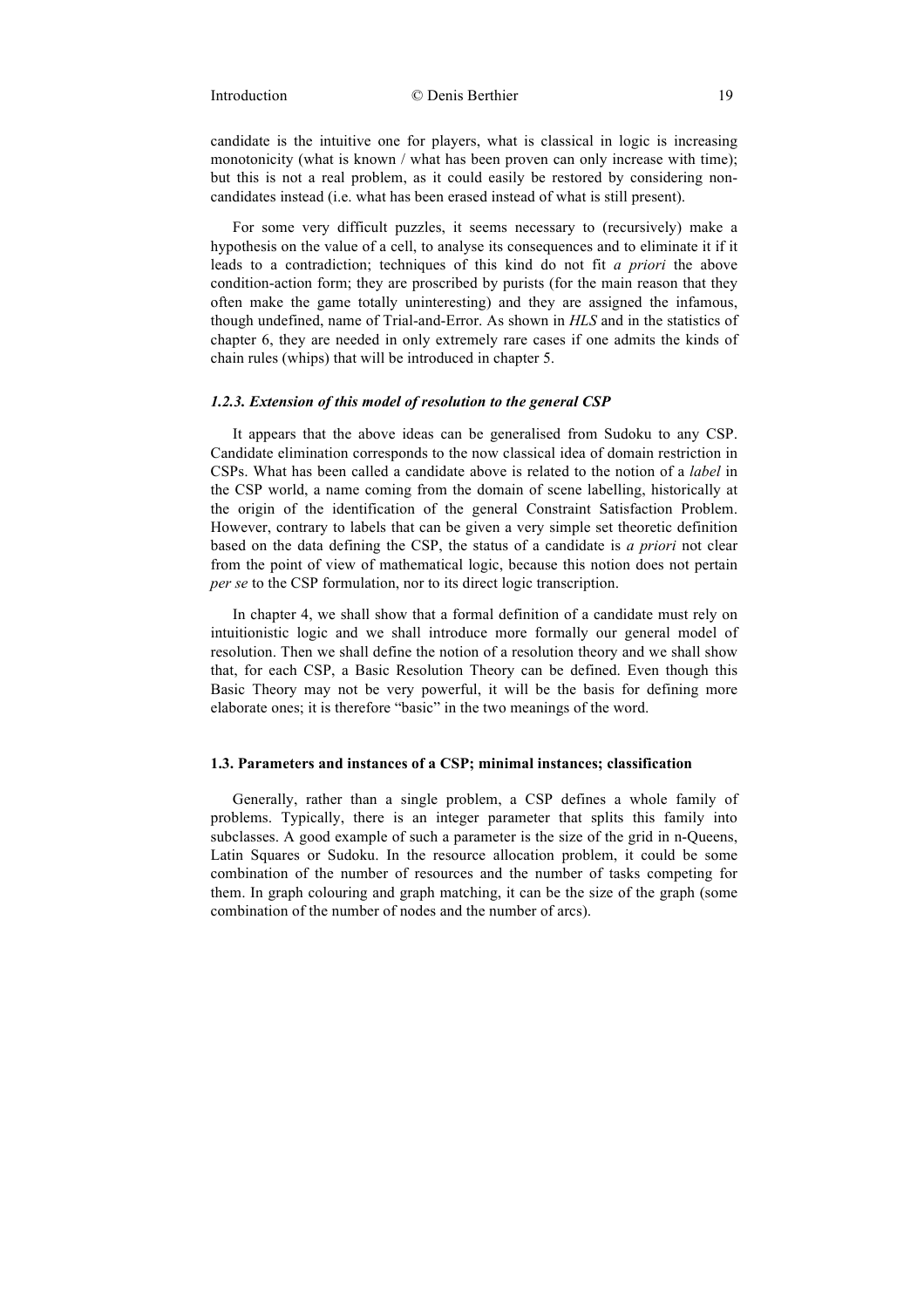## *1.3.1. Minimal instances*

Typically also, once this main parameter has been fixed, there remains a whole family of instances of the CSP. In 9×9 Sudoku, an instance is defined by a set of givens. In n-Queens, although the usual presentation of the problem starts from an empty grid and asks for all the solutions, we shall adopt for our purposes another view of this CSP; it consists of setting a few initial entries and asking for a solution or a "readable" proof that there is none. In graph colouring, the possibilities are still more open: there may be lots of graphs of a given size and, once such a graph has been chosen, it may also be required to have predefined colours for some subsets of nodes. The same remarks apply to graph matching, where one may want to have predefined correspondences between some nodes of the two graphs.

In such cases, classifying all the instances of a CSP or doing statistics on the difficulty of solving them meets problems of two kinds. Firstly, lots of instances will have very easy solutions: if givens are progressively added to an instance, until only the values of few variables remain non given, the problem becomes easier and easier to solve. Conversely, if there are so few instances that the problem has several solutions, some of these may be much easier to find than others. These two types of situations make statistics on all the instances somewhat irrelevant. This is the motivation for the following definition (inherited from the Sudoku classics).

An instance of a CSP is called *minimal* if it has one and only one solution and any instance obtained from it by eliminating any of its givens has more than one solution.

For the above-mentioned reasons, all our statistical analyses of a CSP will be restricted to the set of its minimal instances.

## *1.3.2. Rating and the complexity distribution of instances*

Classically, the complexity of a CSP is studied with respect to its main size parameter and one relies on a worst case (or more rarely on a mean case) analysis. It often reaches conclusions such as "this CSP is NP-complete" – as is the case for Sudoku $(n)$  or Latin-Square $(n)$ , considered as depending on grid size.

The questions about complexity that we shall tackle in this book are of a very different kind; they will not be based on the main size parameter. Instead, they will be about the statistical complexity distribution of instances of a fixed size CSP.

This supposes that we define a measure of complexity for instances of a CSP. We shall therefore introduce several ratings (starting in chapter 5) that are meaningful for the general CSP. And we shall be able to give detailed results (in chapter 6) for the standard (i.e. 9×9) Sudoku case. In trying to do so, the problem arises of creating unbiased samples of minimal instances and it appears to be very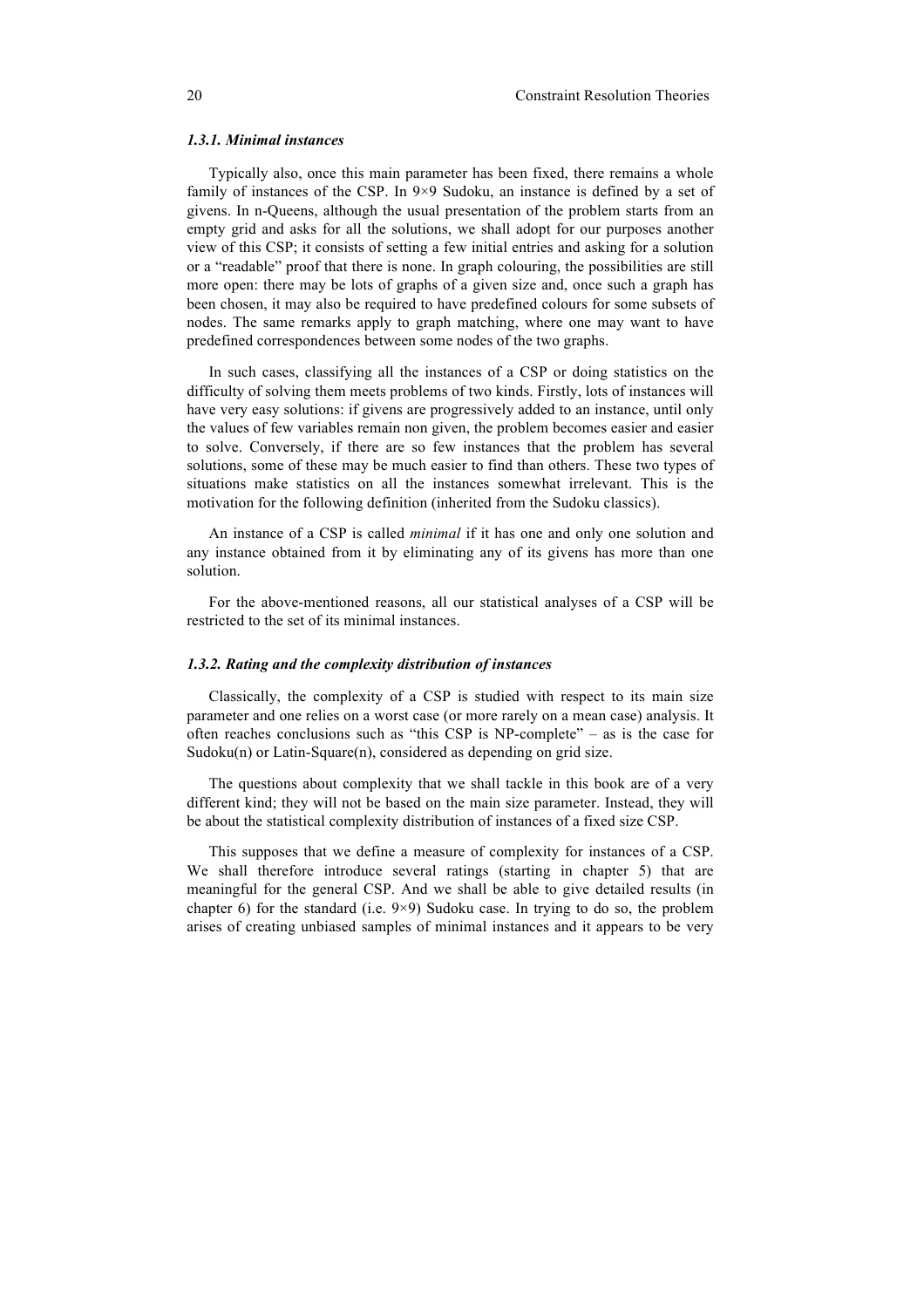Introduction © Denis Berthier 21

much harder than one may expect. We shall be able to show this in full detail only for the particular Sudoku case, but our approach is sufficiently general to suggest that the same kind of problem is very likely to arise in any CSP.

Indeed, what we shall define is different measures of complexity for various families of resolution rules. For each of these families, the complexity of a CSP instance will be defined as the complexity of the hardest rule in this family necessary to solve it. This is *a priori* very different from a definition based on the full resolution path. Of course, there must be some relationship between a ranking based on the hardest step of the resolution paths and a ranking of the full resolution paths; but, given a fixed set of rules, Sudoku examples show that it can solve puzzles whose resolution paths vary largely in complexity (whatever intuitive notion of complexity one adopts for the paths). In this book however, we shall not deal with the very hard (and as yet untouched) problem of ranking the instances according to their full resolution path; we shall only consider the hardest step.

# **1.4. The basic and the more complex resolution theories of a CSP**

Following the definition of the CSP graph in section 1.1.1, we say that two candidates are linked by a direct contradiction, or simply *linked*, if there is a constraint making them incompatible (including the "strong" constraints, usually not explicitly stated as such, that different values for a CSP variable are incompatible).

## *1.4.1. Universal elementary resolution rules and their limitations*

Every CSP has a Basic Resolution Theory: BRT(CSP).

The simplest elimination rule (obviously valid for any CSP) is the direct translation of the initial problem formulation into operational rules for managing candidates. We call it the "elementary constraints propagation rule" (ECP):

– ECP: if a value is asserted for a CSP variable (as is the case for the givens), then remove any candidate that is linked to this value by a direct contradiction.

The simplest assertion rule (also obviously valid) is called Single (S):

– S: if a CSP variable has only one candidate left, then assert it as the only possible value of this variable.

There is also an obvious Contradiction Detection rule (CD):

– CD: if a CSP variable has no decided value and no candidate left, then conclude that the problem has no solution.

The "elementary rules" ECP, S and CD constitute the Basic Resolution Theory of the CSP, BRT(CSP).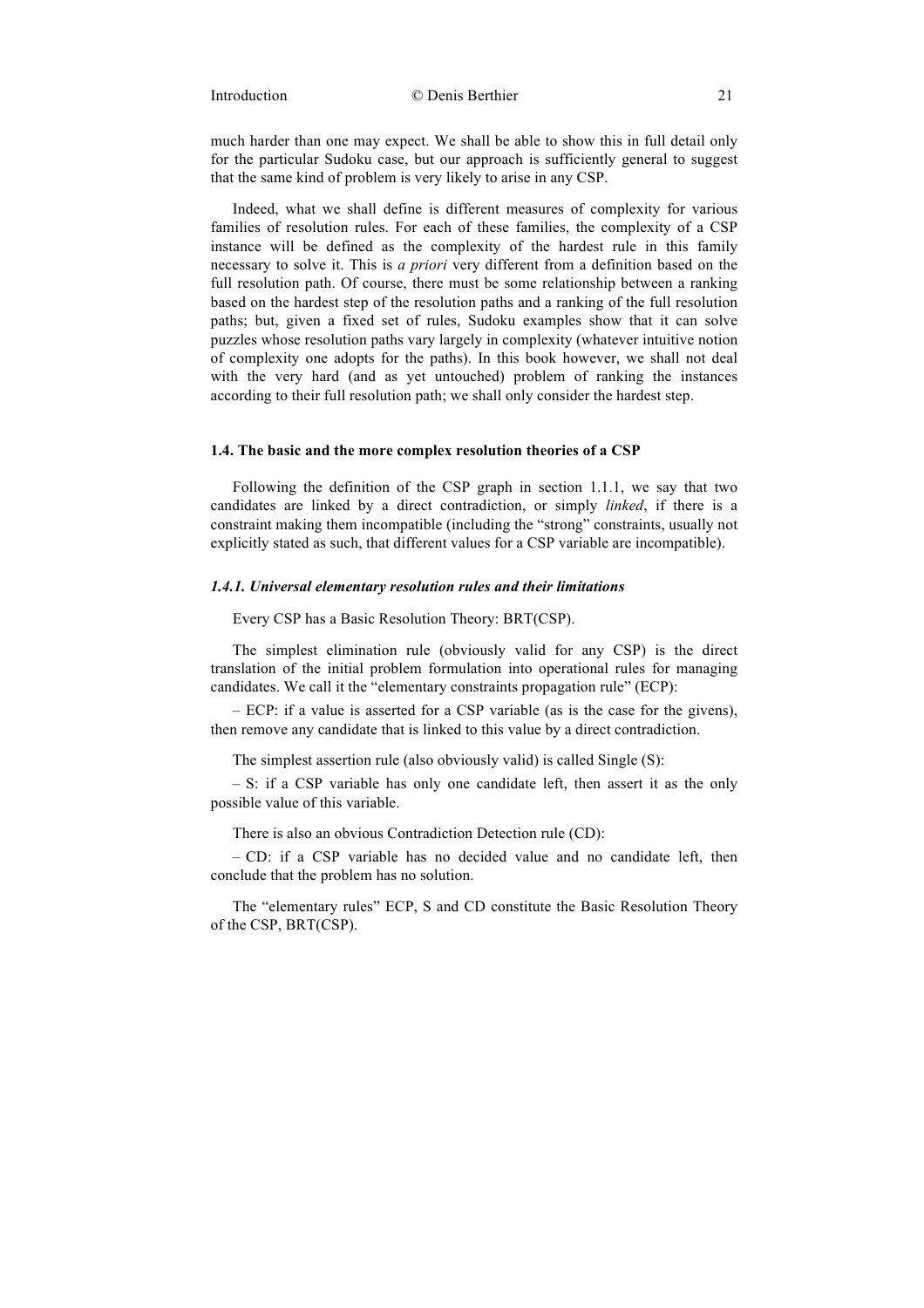In Sudoku, novice players may think that these three elementary rules express the whole problem and that applying them repeatedly is therefore enough to solve any puzzle. If such were the case, one would probably never have heard of Sudoku, because it would amount to mere paper scratching and it would soon become boring. Anyway, as they get stuck in situations in which they cannot apply any of these rules, they soon discover that, except for the simplest puzzles, this is very far from being sufficient. The puzzle in Figure 1.1 is a very simple illustration of how one gets stuck if one only knows and uses the elementary rules: the resulting situation is shown in Figure 1.2, in which none of these rules can be applied. For this puzzle, modelling considerations related to symmetry (chapter 2) lead to "Hidden Single" rules allowing to solve it, but even this is generally very far from being enough.

## *1.4.2. Derived constraints and more complex resolution theories*

As we shall see later, there are lots of puzzles that need resolution rules of a much higher complexity than those in the Basic Sudoku Resolution Theory in order to be solved. And this is why this game has become so popular: all but the easiest puzzles require a particular combination of neuron-titillating techniques and they may even suggest the discovery of as yet unknown ones.

The general reason for the limited resolution power of the Basic Resolution Theory of any CSP can be explained as follows. Given a set of constraints, there are usually many "derived" or "implied" constraints not immediately obvious from the original ones. Resolution rules can be considered as a way of expliciting some of them. As we shall see that very complex resolution rules are needed to solve some instances of a CSP, this will show not only that derived constraints cannot be reduced to the elementary rules of the Basic Resolution Theory (which constitute a straightforward operationalization of the axioms) but also that they can be unimaginably more complex than the initial constraints.

With all our Sudoku examples being minimal instances, secondary questions about multiple or inexistent solutions are discarded. From an epistemological point of view, the gap between the *what* (the initial constraints) and the *how* (the resolution rules necessary to solve an instance) is thus exhibited in all its purity, in a concrete way understandable by anyone. I may be a very naive person, but I must confess that, in spite of my pure logic background and of my familiarity with all the well-known mathematical ideas more or less related to it (culminating in deterministic chaos), this gap has always been for me a subject of much wonder. It is undoubtedly one of the main reasons why I kept interested in the Sudoku CSP for much longer than I expected when I first chose it as a topic for practical classes in AI. All the families of resolution rules defined in this book can be seen as different ways of exploring this gap.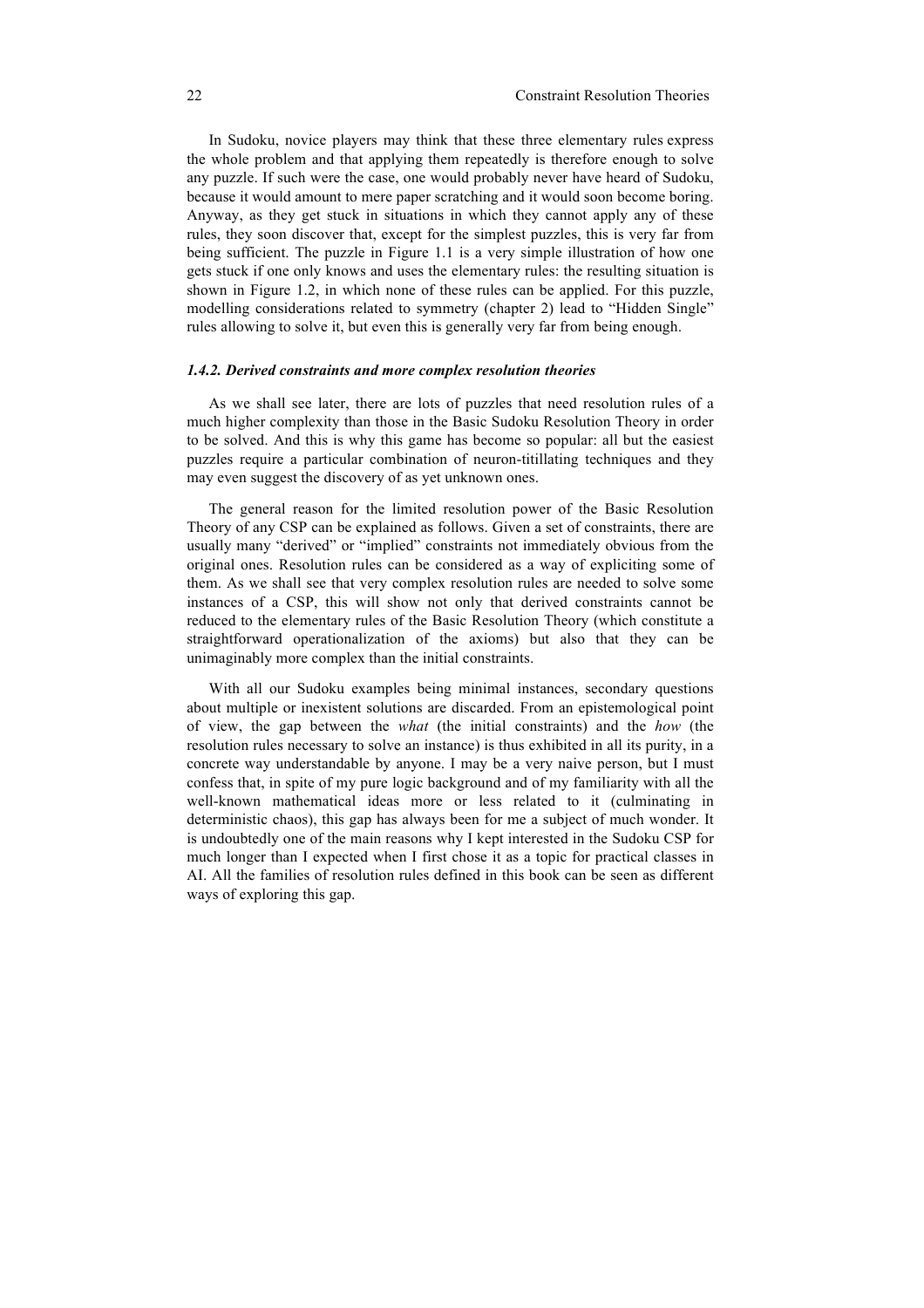# *1.4.3. Resolution rules and resolution strategies; the confluence property*

One last point can now be clarified: the difference between a resolution theory (a set of resolution rules) and a resolution strategy. Everywhere in this book, a *resolution strategy* must be understood in the following extra-logical sense:

– a set of *resolution rules*, i.e. a *resolution theory*;

– a *non-strict precedence ordering* of these rules. Non-strict means that two rules can have the same precedence (for instance, in Sudoku, there is no reason to give a rule higher precedence than that obtained from it by transposing rows and columns or by any of the generalised symmetries explained in chapter 2).

As a consequence of this definition, several resolution strategies can be based on the same resolution theory with different partial orderings and they may lead to different resolution paths for a given instance.

Moreover, with every resolution strategy one can associate several deterministic procedures for solving instances:

As a preamble (each of the following choices will generate a different procedure):

- list all the resolution rules in a way compatible with their precedence ordering (i.e. among the different possibilities of doing so, choose one);

- list all the labels in a predefined order;

Given an instance P, loop until a solution of P is found (or until all the solutions are found or until it is proven that P has no solution):

⎢ Do until a rule can effectively be applied:

- | Take the first rule not yet tried in the list
- Do until its condition pattern is effectively active:
- **Try to apply all the possible mappings of the condition pattern of this rule**
- $\vert \vert$   $\vert$  to subsets of labels, according to their order in the list of labels
	- $I$  End do

End do

Apply the rule to the selected matching pattern End loop

In this context, a natural question arises: given a resolution theory T, can different resolution procedures built on T lead to an instance being finally solved by some of them and unsolved by others? The answer lies in the *confluence property* of a resolution theory, to be explained in chapter 5; this fundamental property implies that the order in which the rules of T are applied is irrelevant as long as we are only interested in solving instances (but it can still be relevant when we also consider the efficiency of the procedure): all the resolution paths will lead to the same final state.

This apparently abstract confluence property (first introduced in *HLS1*) has very practical consequences when it holds in a resolution theory T. It allows any opportunistic strategy, such as applying a rule as soon as a pattern instantiating it is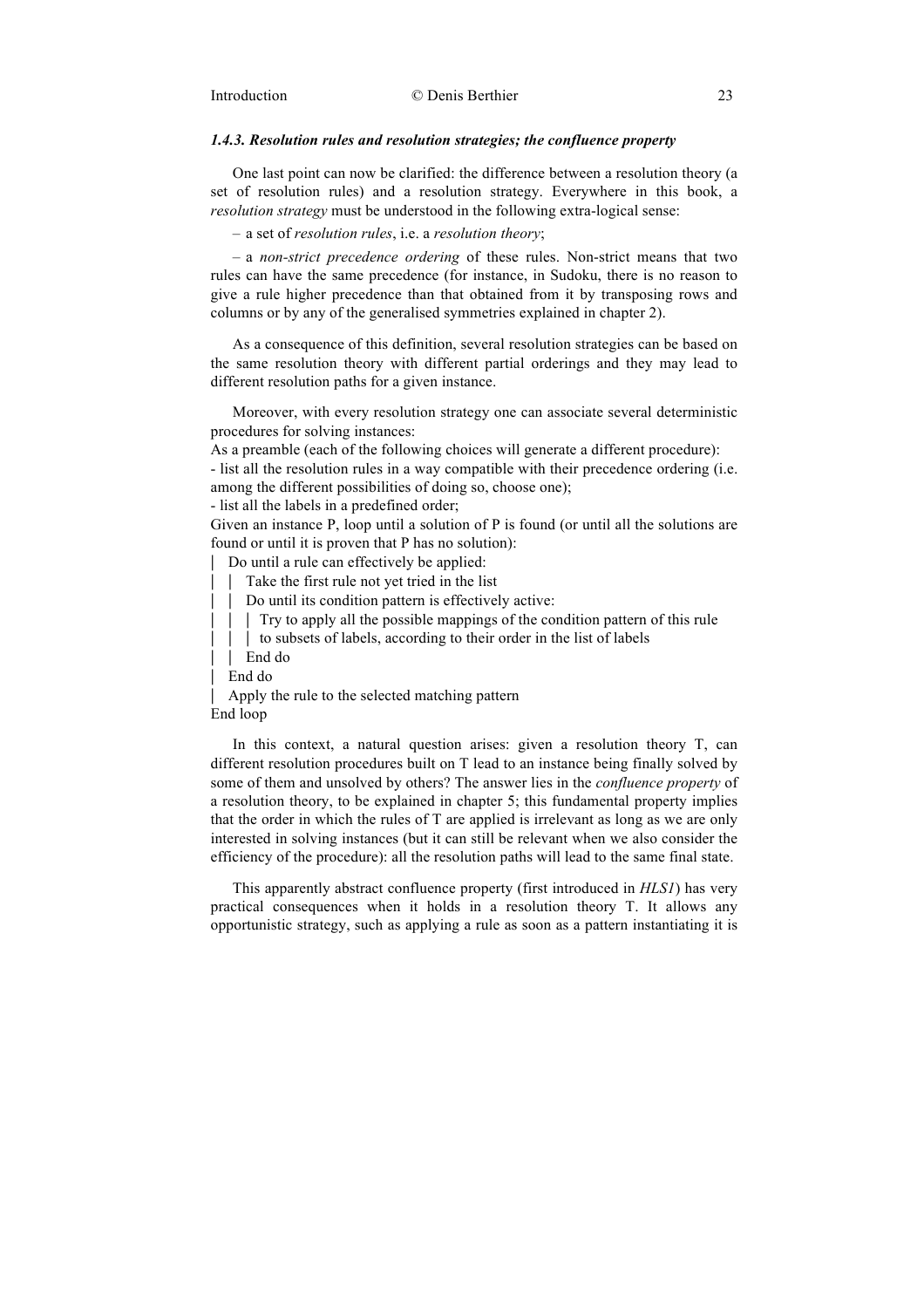found (e.g. instead of waiting to have found all the potential instantiations of rules of the same precedence before choosing which should be applied first). Most importantly, it also allows to define a "simplest first" strategy that is guaranteed to produce a correct rating of an instance with respect to T after following a single resolution path (with the easy to imagine computational consequences).

## **1.5. The roles of logic, AI, Sudoku and other examples**

As its organisation shows, this book about the general CSP problem has a large part (one third) dedicated to illustrating the abstract concepts with a detailed case study of Sudoku and (to a much lesser extent) with examples from n-Queens and n-SudoQueens. Nevertheless, it can also be considered as a long exercise in either logic or AI. Let us clarify the roles we grant each of these disciplines.

# *1.5.1. The role of logic*

Throughout this book, the main function of logic will be to provide a rigorous framework for the precise definition of our basic concepts (such as a "candidate", a "resolution rule" and a "resolution theory"). Apart from the formalisation of the CSP itself, the simplest and most striking example is the formalisation (in section 4.3) of the CSP Basic Resolution Theory introduced above, and of all the forthcoming more complex resolution theories. Logic will also be used as a compact notation tool for expressing some resolution rules in a non-ambiguous way. In the Sudoku example, it will also be a very useful tool for expliciting the precise symmetry relationships between different "Subset rules" (in chapter 8).

For better readability, the rules we introduce are always formulated first in plain English and their validity is only established by elementary non-formal means. The non-mathematically oriented reader should thus not be discouraged by the logical formalism. Moreover, for all the types of chains we shall consider, the associated rules will always be represented in a very intuitive, almost graphical formalism.

As a fundamental and practical application of our strict logical foundations to the Sudoku CSP, its natural symmetry properties can be transposed into three formal meta-theorems allowing one to deduce systematically new rules from given ones (see chapter 2 and sections 3.6 and 4.7). In *HLS*, this allowed us to introduce chain rules of completely new types (e.g. "hidden chains"). It also allowed to state a clear relationship between Sudoku and Latin Squares.

Finally, the other role assigned to logic is that of a mediator between the intuitive formulation of the resolution rules and their implementation in an AI program (e.g. our SudoRules solver). This is a methodological point for AI (or software engineering in general): no program development should ever be started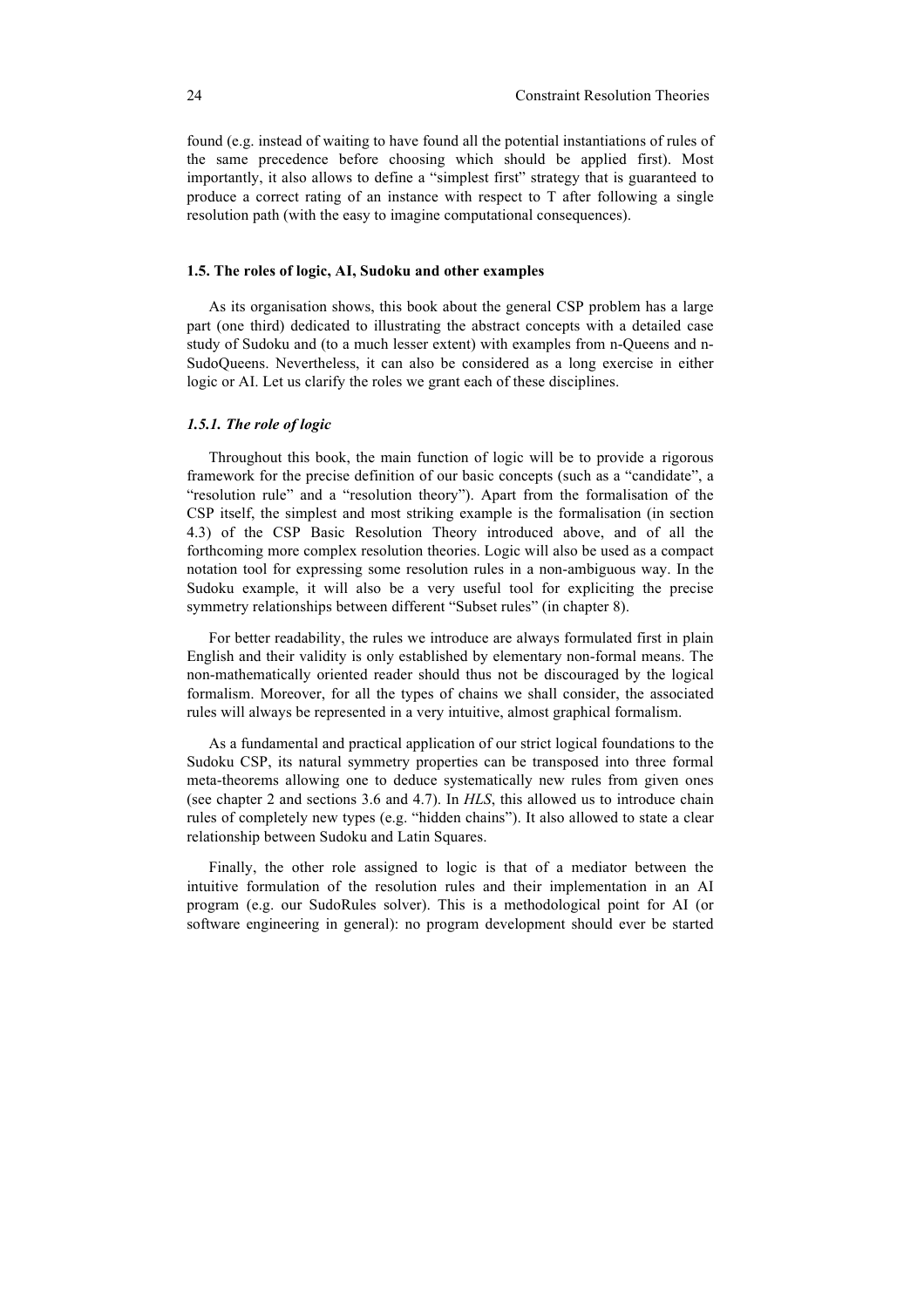before precise definitions of its components are given (though not necessarily in strict logical form) – a common sense principle that is very often violated, especially by those who consider it as obvious (this is the teacher speaking!). Notice however that the logical formalism is only one among other preliminaries to implementation and that it does not dispense with the need for some design work (be it only for efficiency matters!).

### *1.5.2. The role of AI*

The role we impart to AI in this book is mainly that of providing a quick testbed for the general ideas developed in the theoretical part. The main rules have been implemented in our SudoRules solver. It was initially designed for Sudoku only (whence the name) and its input and output functions remain dedicated to Sudoku (and Latin Squares), but its heart (the rules themselves) is fully general and could be applied unchanged to any CSP (except the "Subset rules" in chapter 8, for which we have kept a Sudoku specific implementation, for efficiency reasons).

One important facet of the rules introduced in this book is their resolution power. This can only be tested on specific examples and Sudoku has served as our testbed for this. The resolution of each puzzle by a human solver needs a significant amount of time and the number of puzzles that can be tested "by hand" against any resolution method is very limited. On the contrary, implementing our resolution rules in a solver allowed us to test about ten millions of puzzles (see chapter 6). This also gave us indications of the relative efficiency of different rules. It is not mere chance that the writing of *HLS* and of the present book occurred in parallel with successive versions of SudoRules. Abstract definitions of the relative complexities of rules were checked against our puzzle collections for their resolution times and for their memory requirements (in terms of the number of partial chains generated).

This book can also be considered as the basis for a long exercise in AI. Many computer science departments in universities have used Sudoku for various projects. According to our personal experience, it is a most welcome topic for student projects in computer science or AI. Trying to implement some rules, even the "simple" Subset rules of chapter 8, shows how re-ordering the conditions can drastically change the behaviour of a knowledge-based system: without care, Quads easily lead to memory overflow problems. (We give detailed formulations for Subset rules in Sudoku, so that they can be used for such exercises without too long preliminaries.) Trying to implement  $S_p$ -whips or  $W_p$ -whips is a real challenge.

## *1.5.3. The role of Sudoku*

Because some parts of this book related to the general CSP are rather abstract (e.g. chapters 3 and 4) or technical (e.g. chapters 9 and 10), a detailed case study was needed to show how the general concepts work in practice. It is also necessary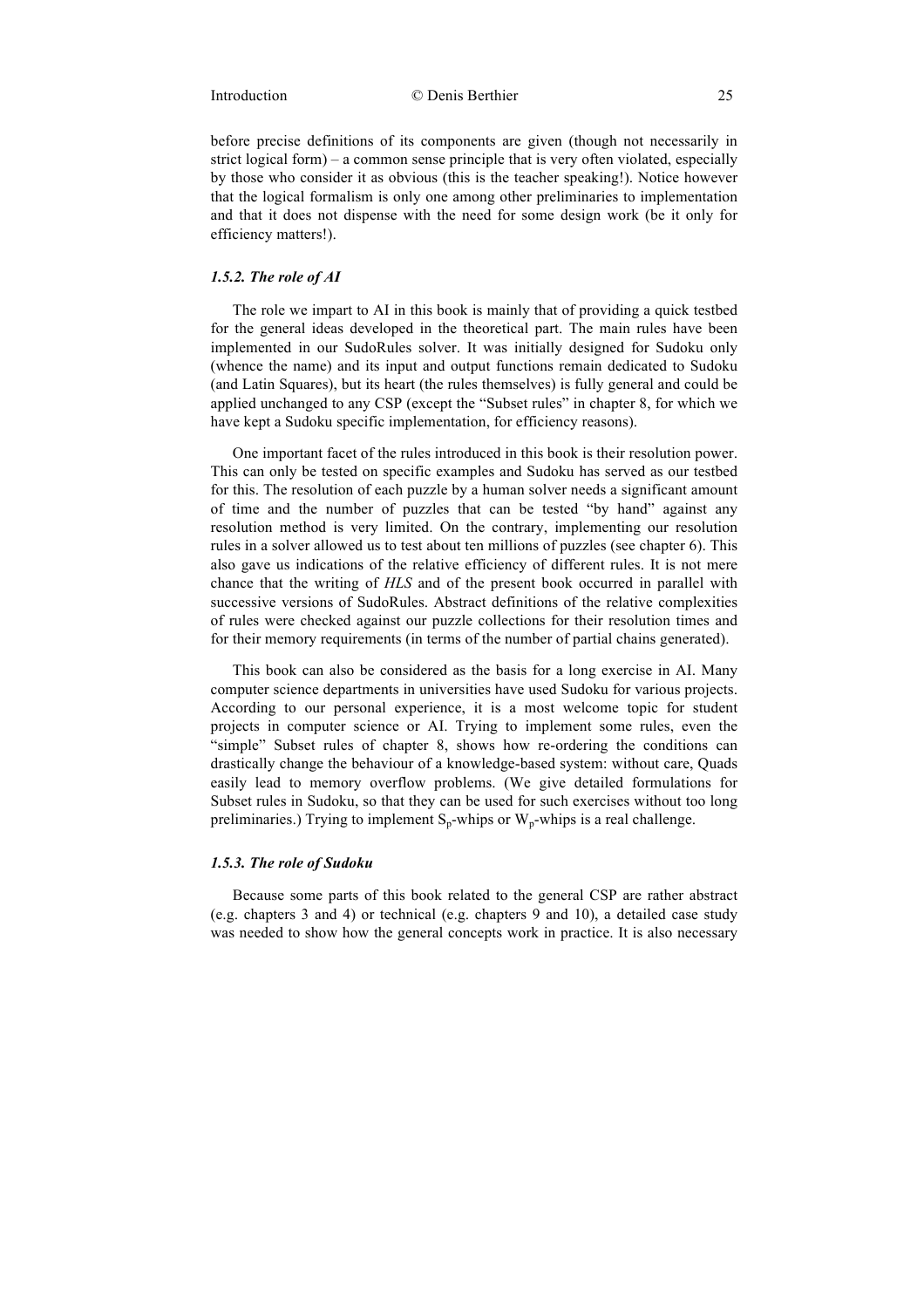to show how the general theory can easily be adapted, in the most important initial modelling phase, for dealing more efficiently or more naturally with each specific case. Choosing Sudoku for these purposes was for us a natural consequence of the historic development of the techniques described here, both the general approach and all the types of resolution rules. But there are many other reasons why it is an excellent example for the general CSP.

As can be seen from a fast browsing of this book, examples from the Sudoku CSP appear in many chapters (generally at the end, in order not to overload the main text with long resolution paths) and we keep our *HLS* constraint that all of them should originate in a real minimal puzzle – instead of an artificially created partial situation (resolution state).

But it should be clear for the readers of *HLS* that the purpose here is very different: we have no goal of illustrating with a Sudoku example each of the rules we introduce (for this, there is *HLS* or our website). Instead, each example satisfies a precise function with respect to the general Constraint Satisfaction Problem, such as providing a counter-example to some conjecture. As a result, most of our Sudoku examples will be exceptional cases, with very long resolution paths – which could give (without this warning) a very bad idea of how difficult the resolution paths look for the vast majority of puzzles; the statistics in chapter 6 will give a better idea: most of the time, the chains used and the paths are short.

# *1.5.3.1. Why Sudoku is a good example*

Sudoku is known to be NP-complete [Gary & al. 1979]; more precisely, the CSP family Sudoku(n) on square grids of sizes n×n for all n is NP-complete. As we fix  $n = 9$ , this should not have any impact on our analyses. But the Sudoku case will exemplify very clearly (in chapter 6) that, for fixed n, the instances of an NPcomplete problem often have a broad spectrum of complexity. It also shows that standard analyses, only based on worst case (worst instances), can be very far from reflecting the realities of a CSP.

For fixed  $n = 9$ . Sudoku is much easier to study than other readily formalised problems such as Chess or Go or any "real world" example. But it keeps enough structure so that it is not obvious.

Sudoku is a particular case of Latin Squares. Latin Squares are more elegant (and somehow more respectable) from a mathematical point of view, because they enjoy a complete symmetry of all the variables: numbers, rows, columns. In Sudoku, the constraint on blocks introduces some apparently mild complexity that makes it more exciting for players. But this lack of full symmetry also makes it more interesting from a theoretical point of view. In particular, it allows to introduce the notion of a grouped label and to identify a kind of general pattern based on it which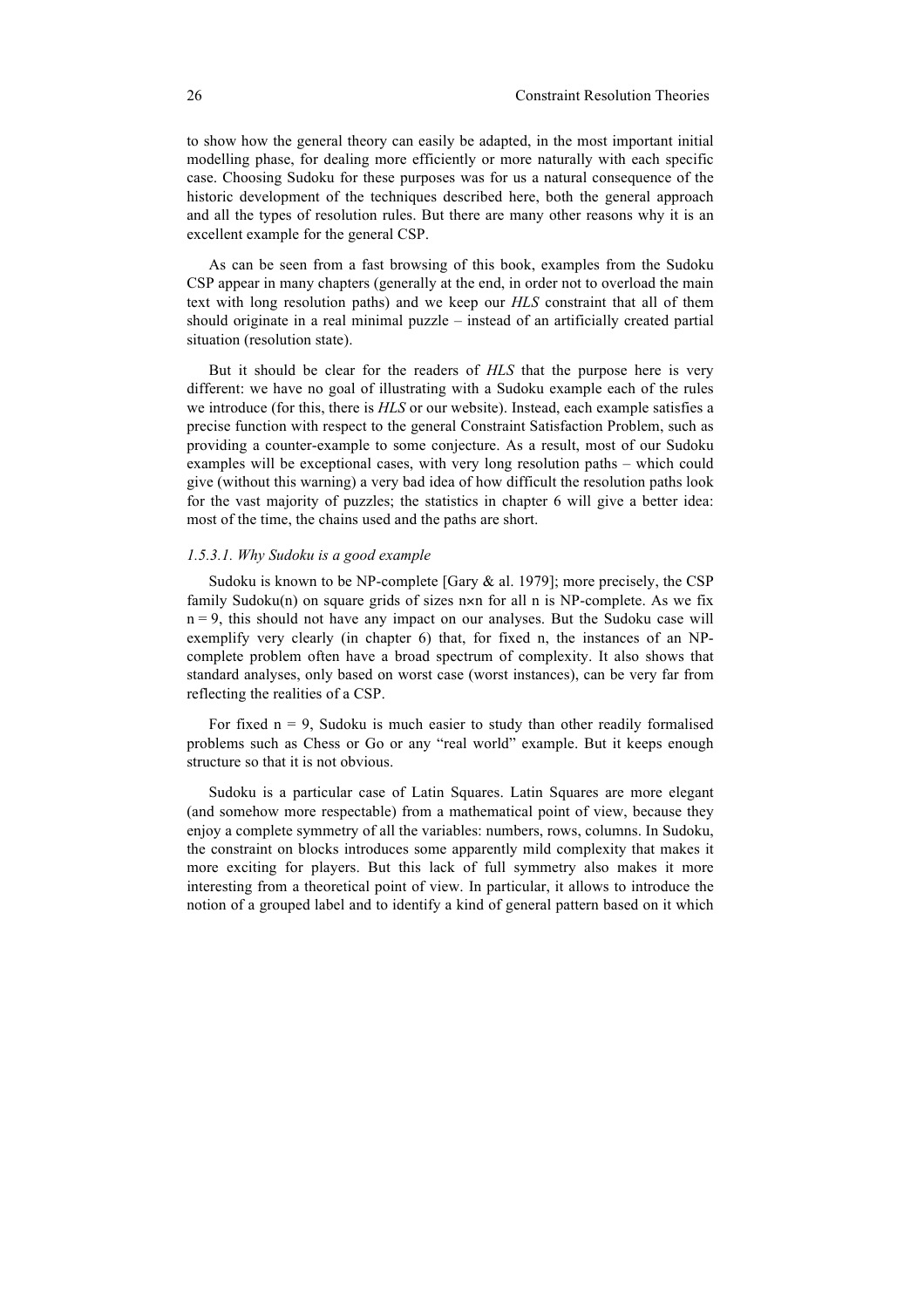is not present in Latin Squares: g-labels and the corresponding g-whips and g-braids (see chapter 7).

There are millions of Sudoku players all around the world and many forums where the rules defined in *HLS* have been the topic of much debate. A huge amount of invaluable experience has been cumulated and is readily available – including generators of random (but biased) puzzles, collections of puzzles with very specific properties (fish patterns, symmetry properties, …) and other collections of extremely hard puzzles. The lack of similar collections and of generators of minimal instances is a strong limitation for the detailed analysis of other CSPs.

## *1.5.3.2. Origin of our Sudoku examples*

Most of our Sudoku examples rely on the following sets of minimal puzzles:

– the Sudogen0 collection consists of 1,000,000 puzzles randomly generated with the top-down suexg generator (http://magictour.free.fr/suexco.txt), with seed 0 for the random numbers generator; puzzle number n is named Sudogen0#n;

– the cb collection consists of 5,926,343 puzzles produced by a new kind of generator, the controlled-bias generator (we first introduced it on the Sudoku Player's Forum; see also [Berthier 2009] and chapter 6 below); it is still biased (though less than the previous ones) but in a known way, so that it allows to compute unbiased statistics; puzzle number n is named cb#n;

– the Magictour collection of 1465 puzzles considered to be the hardest (at the time of its publishing); puzzle number n is named Magictour-top1465#n;

– the gsf collection of 8152 puzzles considered to be the hardest (at the time of its publishing); puzzle number n is named gsf-top8152 #n.

Occasionally, we shall also use other puzzles from collections with particular properties, as specified in the text.

## *1.5.4. The role of non Sudoku examples*

Although Sudoku is a very good CSP example, it has a few specificities, such as (the major one of) having all its constraints defined by CSP variables. The role of our other examples (Latin Squares, n-Queens, n-SudoQueens) is limited to reviewing a few of these specificities and to showing that they have no negative impact on our general theory, in particular that our main resolution rules (for whips, g-whips, Subsets,  $S_n$ -whips, W-whips, braids, ...) can effectively be applied to other CSPs and how different these patterns may look in these cases.

We are aware that more examples should be given as much consideration as we have granted Sudoku and it is a shortcoming of this book that we did not do it; but time is not extensible and we hope that the approach described in this book will motivate more research for applications to other CSPs.